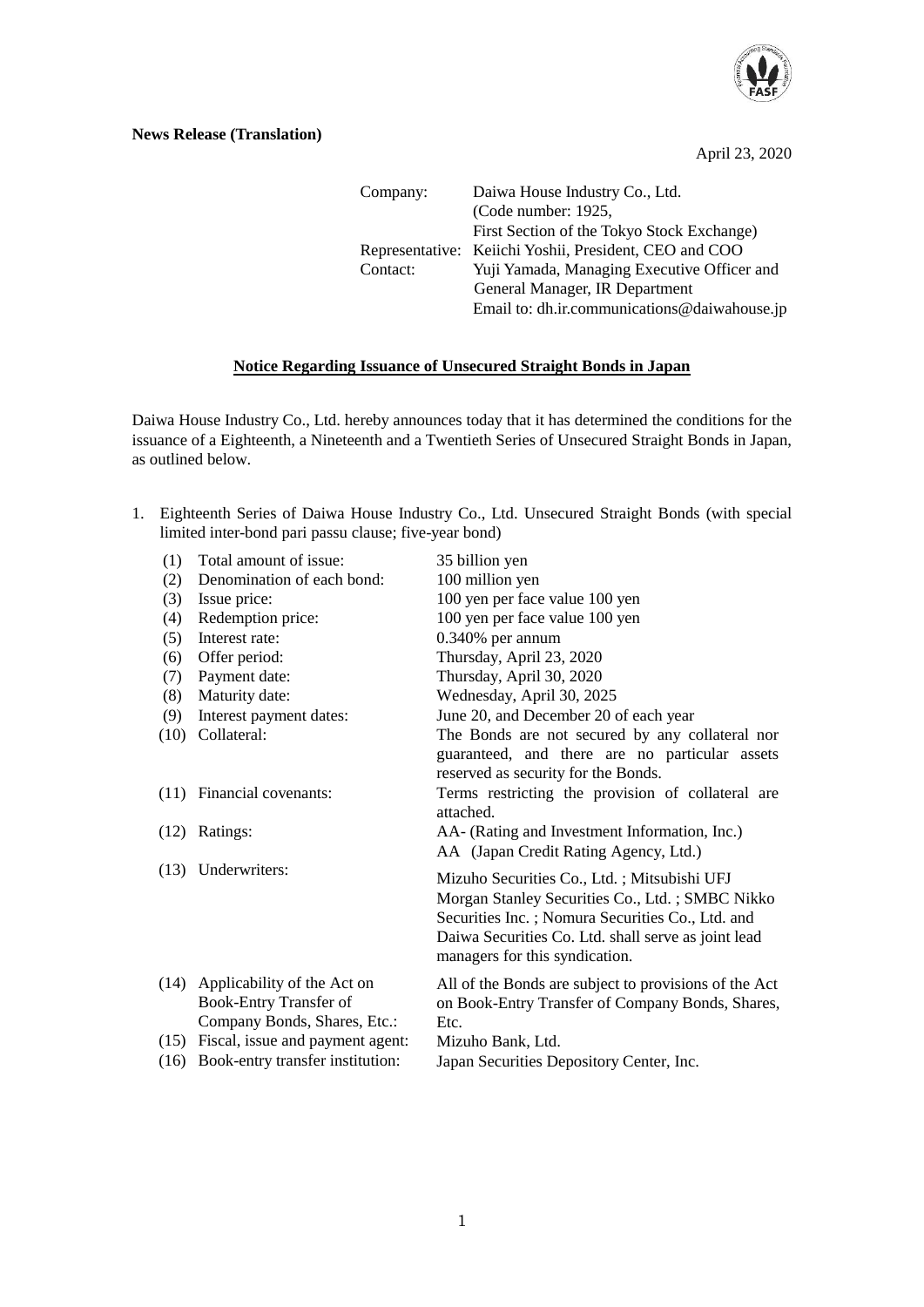2. Nineteenth Series of Daiwa House Industry Co., Ltd. Unsecured Straight Bonds (with special limited inter-bond pari passu clause; ten-year bond)

| (1)  | Total amount of issue:                                                                     | 22 billion yen                                                                                                                                                                                                                              |
|------|--------------------------------------------------------------------------------------------|---------------------------------------------------------------------------------------------------------------------------------------------------------------------------------------------------------------------------------------------|
| (2)  | Denomination of each bond:                                                                 | 100 million yen                                                                                                                                                                                                                             |
| (3)  | Issue price:                                                                               | 100 yen per face value 100 yen                                                                                                                                                                                                              |
| (4)  | Redemption price:                                                                          | 100 yen per face value 100 yen                                                                                                                                                                                                              |
| (5)  | Interest rate:                                                                             | 0.480% per annum                                                                                                                                                                                                                            |
| (6)  | Offer period:                                                                              | Thursday, April 23, 2020                                                                                                                                                                                                                    |
| (7)  | Payment date:                                                                              | Thursday, April 30, 2020                                                                                                                                                                                                                    |
| (8)  | Maturity date:                                                                             | Tuesday, April 30, 2030                                                                                                                                                                                                                     |
| (9)  | Interest payment dates:                                                                    | June 20, and December 20 of each year                                                                                                                                                                                                       |
| (10) | Collateral:                                                                                | The Bonds are not secured by any collateral nor<br>guaranteed, and there are no particular assets<br>reserved as security for the Bonds.                                                                                                    |
| (11) | Financial covenants:                                                                       | Terms restricting the provision of collateral are<br>attached.                                                                                                                                                                              |
|      | $(12)$ Ratings:                                                                            | AA- (Rating and Investment Information, Inc.)<br>AA (Japan Credit Rating Agency, Ltd.)                                                                                                                                                      |
|      | (13) Underwriters:                                                                         | Mitsubishi UFJ Morgan Stanley Securities Co.,<br>Ltd.; Mizuho Securities Co., Ltd.; SMBC Nikko<br>Securities Inc.; Nomura Securities Co., Ltd. and<br>Daiwa Securities Co. Ltd. shall serve as joint lead<br>managers for this syndication. |
|      | (14) Applicability of the Act on<br>Book-Entry Transfer of<br>Company Bonds, Shares, Etc.: | All of the Bonds are subject to provisions of the Act<br>on Book-Entry Transfer of Company Bonds, Shares,<br>Etc.                                                                                                                           |
| (15) | Fiscal, issue and payment agent:<br>(16) Book-entry transfer institution:                  | <b>Sumitomo Mitsui Banking Corporation</b><br>Japan Securities Depository Center, Inc.                                                                                                                                                      |

3. Twentieth Series of Daiwa House Industry Co., Ltd. Unsecured Straight Bonds (with special limited inter-bond pari passu clause; twenty-year bond)

| (1)  | Total amount of issue:     | 9 billion yen                                     |
|------|----------------------------|---------------------------------------------------|
| (2)  | Denomination of each bond: | 100 million yen                                   |
| (3)  | Issue price:               | 100 yen per face value 100 yen                    |
| (4)  | Redemption price:          | 100 yen per face value 100 yen                    |
| (5)  | Interest rate:             | $0.780\%$ per annum                               |
| (6)  | Offer period:              | Thursday, April 23, 2020                          |
| (7)  | Payment date:              | Thursday, April 30, 2020                          |
| (8)  | Maturity date:             | Friday, April 27, 2040                            |
| (9)  | Interest payment dates:    | June 20, and December 20 of each year             |
|      | $(10)$ Collateral:         | The Bonds are not secured by any collateral nor   |
|      |                            | guaranteed, and there are no particular assets    |
|      |                            | reserved as security for the Bonds.               |
|      | (11) Financial covenants:  | Terms restricting the provision of collateral are |
|      |                            | attached.                                         |
| (12) | Ratings:                   | AA- (Rating and Investment Information, Inc.)     |
|      |                            | AA (Japan Credit Rating Agency, Ltd.)             |